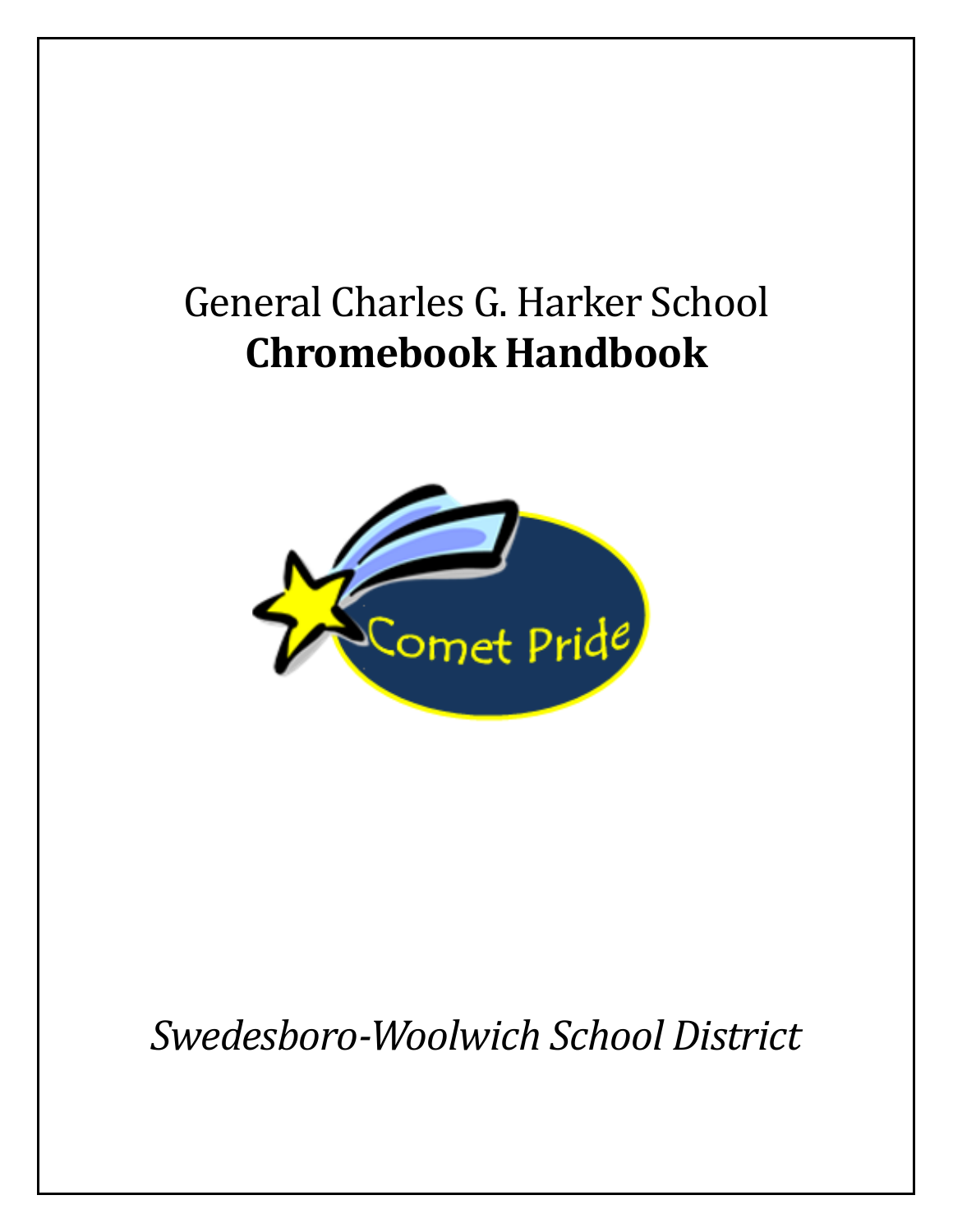#### **1. RECEIVING A CHROMEBOOK**

- a. Chromebooks will be distributed to all CHS students within the first month of school. In order for a student to receive their Chromebook, a parent/guardian MUST sign and return the Swedesboro-Woolwich Chromebook Agreement document (Appendix A). CHROMEBOOKS WILL NOT BE DISTRIBUTED TO ANY STUDENT WHO FAILS TO RETURN AN AGREEMENT SIGNED BY A PARENT/GUARDIAN.
- b. All students will receive:
	- i. (1) DELL Chromebook managed by the District Google Chrome Management License that allows SWSD to support applications and provide oversight.

#### **2. RETURNING CHROMEBOOKS**

- a. All district-owned Chromebooks will be collected at the end of the school year. Students are responsible for the condition of their assigned Chromebook. They and their parent/guardian will be held financially responsible for a lost Chromebook.
- b. Any Chromebook not returned will be considered stolen property. Law enforcement agencies will be notified.

#### **3. CARE OF CHROMEBOOKS**

a. Each student is responsible for the general care and condition of the Chromebook that they have been assigned. CHROMEBOOKS ARE FOR IN SCHOOL USE ONLY AND, MAY NOT BE TAKEN OUT OF THE SCHOOL BUILDING UNDER ANY CIRCUMSTANCES. Removal of a Chromebook from the school building constitutes theft. Law enforcement agencies will be notified.

#### **b. BASIC CARE**

- i. No food or drink is allowed next to your Chromebook while it is in use.
- ii. Cords, cables and removable storage devices must be inserted and removed carefully into the Chromebook.
- iii. Never transport your Chromebook with any cords, cables or removable storage devices plugged in.
- iv. Students should never carry their Chromebook by the screen.
- v. Chromebooks should be closed or shut down when not in use to conserve battery life.
- vi. Chromebooks should never be forced into tight spaces or wedged into a book bag as this may cause damage to the screen.
- vii. Chromebooks should never be left in any unsupervised areas.
- viii. Do not expose your Chromebook to extreme temperatures or direct sunlight for prolonged periods of time as this may damage the device.
- ix. Chromebooks must remain free of any writing, drawing, or stickers.
- x. Vents should never be covered.
- xi. All Chromebooks must have a Swedesboro-Woolwich School District Asset Tag (barcode) on them at all times. This tag must not be removed or altered in any way. Removed or damaged tags will result in disciplinary action.
- c. **SCREEN CARE** Chromebook screens can be easily damaged! The screens are particularly sensitive to damage from excessive pressure on the screen.
	- i. Do not lean or put pressure on the top of the Chromebook when it is closed.
	- ii. Do not store the Chromebook with the screen in the open position.
	- iii. Do not place anything on the keyboard before closing the lid (e.g. pens, pencils, flash drive, etc.).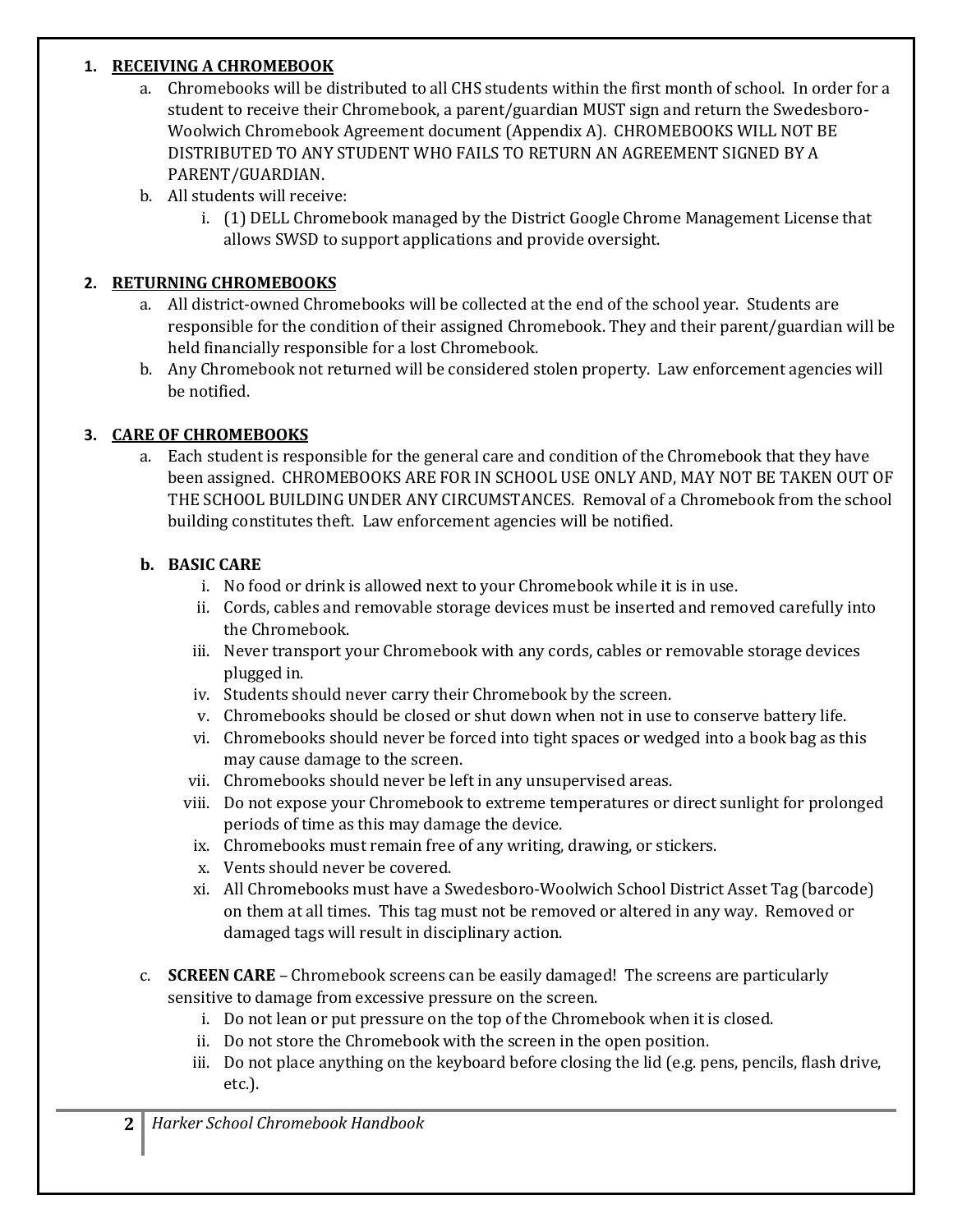iv. Screens should be cleaned with a soft, dry, anti-static or micro-fiber cloth. Do not use window cleaner or any type of liquid or water on the Chromebook.

#### 4. **USING YOUR CHROMEBOOK AT SCHOOL**

- a. Chromebooks are intended for use at school each day. In addition to teacher expectations for Chromebook use, school messages and announcements, calendars and schedules may be accessed using the Chromebook.
- b. **ACCOUNT ACCESS** Students will only be able to log in to their designated Chromebook using their **@swsdk6.com account.**
	- i. When away from school, students are able to log into their Google Apps for Education account (using their @swsdk6.com account), and access their account from any computer that has internet access.
	- ii. **STUDENTS WILL NOT BE ABLE TO USE THE EMAIL FUNCTION OF THEIR @SWSDK6.COM ACCOUNT**.

#### **c. INTERNET USAGE AND FILTERING**

- i. Electronic communication coming from or going into school-issued student accounts can and will be monitored to ensure that all terms of usage are being followed.
- ii. As required by the Children's Internet Protection Act (CIPA), an Internet filter is maintained by the district. Filtering restricts access to inappropriate online materials as defined by the SWSD Acceptable Use Policy including, but not limited to, pornography, obscenities, or other material deemed harmful to minors. SWSD cannot guarantee that access to all inappropriate online materials will be blocked.
- iii. Students are required to immediately notify a teacher or administrator if they access information or messages that are inappropriate, dangerous, threatening or that make them feel uncomfortable. Timely reporting of this type of information is very important so such sites can be blocked from further access.
- iv. SWSD utilizes software to facilitate the monitoring of student Chromebook and internet usage. While SWSD is committed to protecting students, no technical or human supervision is failsafe. SWSD reserves the right to investigate, review, monitor, and restrict information stored and transmitted on district-owned devices. Attempts by students to bypass the monitoring and filtering systems in place by resetting the device, or attempting to install or use proxy servers or any other measures will be dealt with via the disciplinary process. Actions such as these may result in the loss of student use of the device or other measures deemed appropriate by SWSD administration up to and including expulsion.

#### **d. STUDENT RESPONSIBILITIES**

- i. Students are responsible for bringing their Chromebook to specials area, special education, G&T and enrichment when advised to do so by their teacher.
- ii. **SOUND** Speakers are to be muted at all times unless permission is obtained from the teacher for instructional purposes.
- iii. **PERSONALIZED MEDIA** Material posted on either the screensaver or the background must be appropriate and must meet the criteria of the SWSD Acceptable Use Policy. All personalized media is subject to inspection by school personnel. The presence, on a student Chromebook, of guns, weapons, pornographic materials, inappropriate language, alcohol, drug, gang related symbols/pictures or any other material the administration deems as inappropriate or educationally disruptive will result in disciplinary action.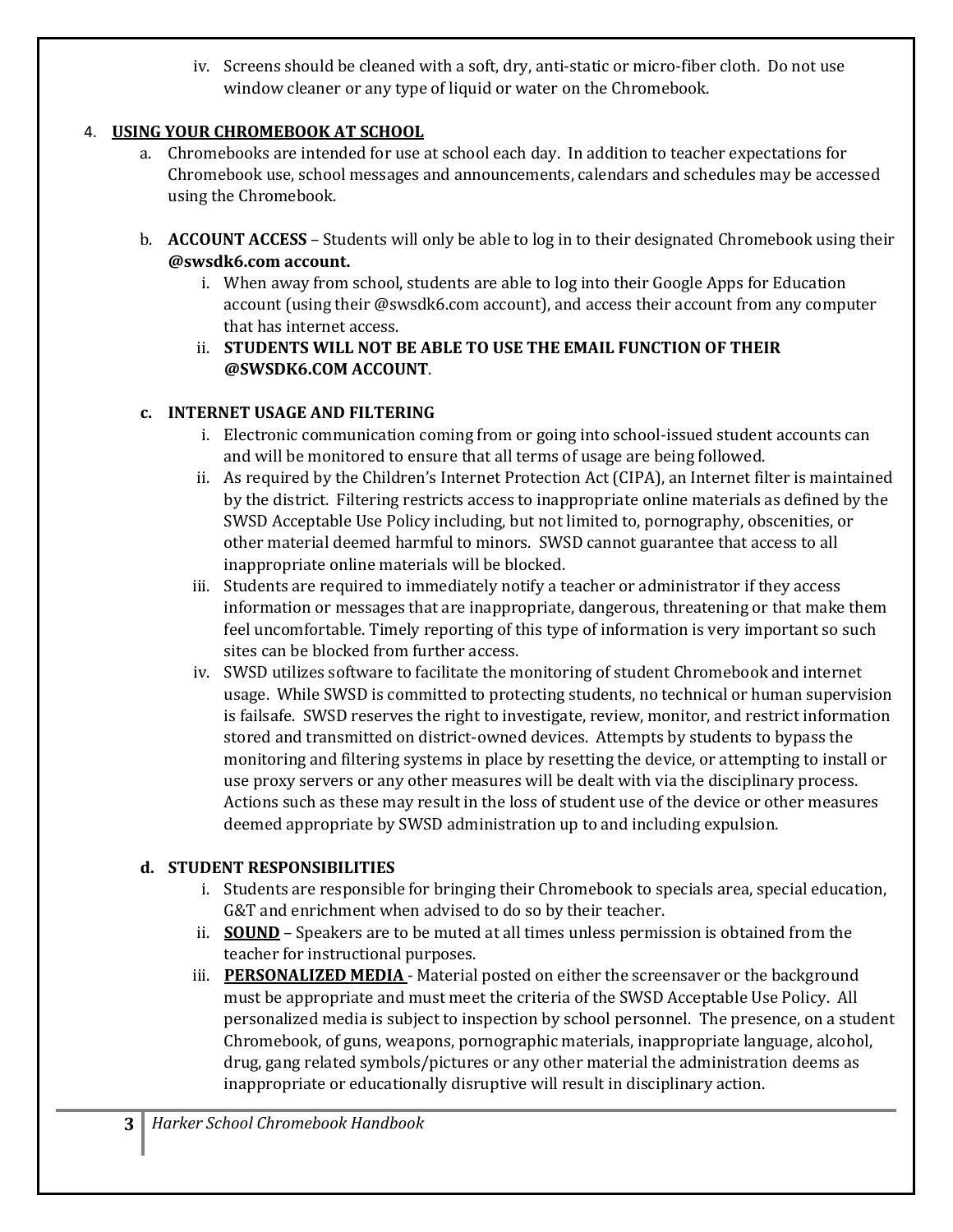- iv. **PASSWORD** All student passwords are assigned by the school district. It is a disciplinary infraction to change or alter a student password. Take care to protect your password. It may not be shared with another student(s).
- v. **DATA STORAGE** The SWSD will employ the use of Google Apps for Education. This is a suite of products that allows students to create different kinds of online documents (presentations, spreadsheets, documents, etc.). It also provides the opportunity for students to collaborate with other students and teachers. Documents and files created in Google Apps for Education are stored in the cloud. Data storage is not guaranteed to be private or confidential. District Administration reserves the right to inspect files on District property at any time and will take the necessary steps if any files are in violation of the District's Acceptable Use Policy.
- vi. **LEGAL PROPRIETY** All students and staff must comply with trademark and Copyright Laws and all license agreements. Plagiarism is a violation of the Student Code of Conduct. Ignorance of the law is not immunity. If you are unsure as to whether or not you are in compliance, ask a staff member. Remember to give credit to all sources used, whether quoted or summarized. This includes all forms of media on the internet, including graphics, movies, music and texts.
- vii. **MANAGEMENT SOFTWARE** SWSD has installed Google Chrome Management Software on all devices. Any attempts to bypass this software through any measures including resetting the device will result in disciplinary action by SWSD.
- **e. UNACCEPTABLE BEHAVIOR –** Access to the SWSD technology resources is a privilege and not a right. Individuals who do not follow the requirements of the District Acceptable Use Policy is subject to disciplinary action. This includes, but is not limited to, the following:
	- i. Using the network for illegal activities including plagiarism and copyright violations
	- ii. Accessing online sites or materials that do not support the curriculum or are inappropriate for school purposes.
	- iii. Downloading inappropriate materials, viruses or software.
	- iv. Using or possessing hacking or file-sharing software, including Keystroke loggers, batch files, or application(s) used to bypass laptop or network security.
	- v. Gaining unauthorized access anywhere on the network, including attempting to log onto the internet, network, servers, routers, switches, printers, or firewall as a system administrator.
	- vi. Vandalizing or tampering with equipment, files, software, system performance or other network equipment.
	- vii. Using the Chromebook for advertising or financial gain.
	- viii. Attempting to repair, remove or install computer hardware or software.
	- ix. Opening the Chromebook to access internal parts.
	- x. Causing network congestion or interfering with the work of others, including sending chain emails or broadcast messages.
	- xi. Subscribing to mail lists, mass emails, games or other services that cause network congestion.
	- xii. Intentionally wasting finite internet or network resources including downloading files, streaming music, videos or games or installing activating or creating programs that interfere with the performance of the network, internet, or Chromebook hardware.
	- xiii. Revealing, sharing, or posting personal information including full name, address, phone numbers, social security numbers, driver's license numbers, or passwords for yourself or others.
	- xiv. Invading the privacy of others.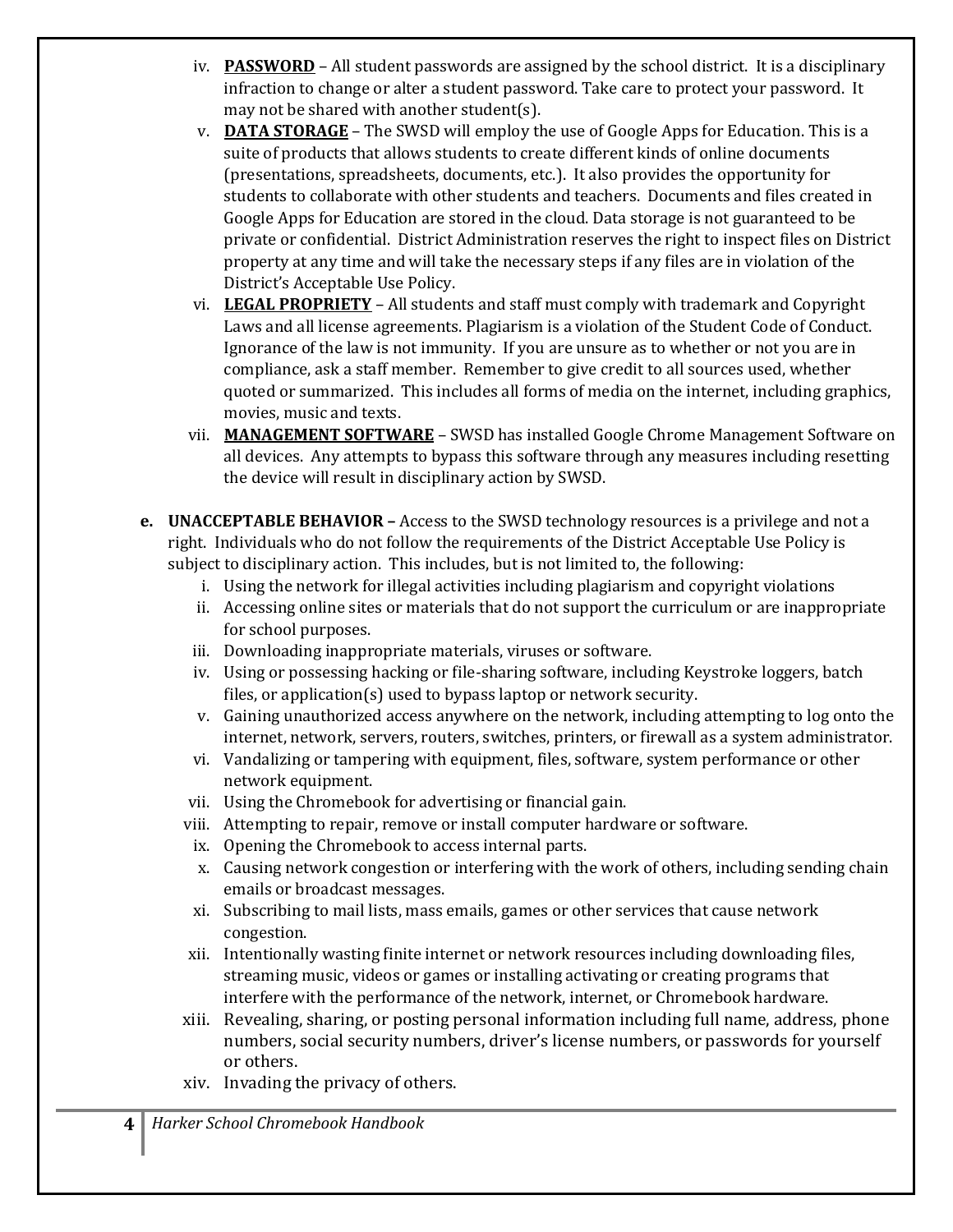- xv. Using another person's username or password, or allowing another to access your account using your name or password.
- xvi. Pretending to be someone else when sending or receiving messages.
- xvii. Forwarding or distributing inappropriate messages.
- xviii. Engaging in harassment or transmitting obscene messages, pictures, websites, or other files including racist, terrorist, abusive, sexually explicit, vulgar, threatening, stalking, demeaning, slanderous, or any other inflammatory content.
	- xix. Utilizing sites to sell or purchase written papers, book reports, and other student work, or to commit any act of plagiarism.
	- xx. Using unauthorized technology to gain advantage on assessments by providing or receiving information not allowed by the instructor or that is unavailable to other students.
	- xxi. Assisting, observing, or joining any unauthorized activity using the Chromebook, network, or internet.
- xxii. Accessing or attempting to access Internet sites not approved by district/teacher, including non-educational use of chat rooms, instant messaging, or social networking, social media sites and other sites that could expose students to harm or distraction from engagement in academic and school-related pursuits.
- xxiii. Attempting to disable or bypass SWSD Internet content filter or firewall, or attempting to use proxies to access sites that would otherwise be restricted, including by means of resetting the machine to its factory settings.
- xxiv. Falsifying permission or identification information.
- xxv. Copying or modifying files, data, or passwords belonging to others, or using technology to circumvent doing your own work for your courses.
- xxvi. Knowingly placing a computer virus on a computer or network (additionally, legal charges may be filed).
- xxvii. Writing, drawing, painting, defacing, or placing stickers or labels on school-owned laptops or laptop accessories, or causing other intentional damage.
- xxviii. Attempting to alter data or the configuration of a computer or the files of another user will be considered vandalism and subject to disciplinary action.
- xxix. Presence of images of guns, weapons, pornographic materials, inappropriate language, alcohol, drugs or gang related symbols are subject to disciplinary action.
- xxx. **CYBER-BULLYING –** In accordance with the NJDOE regulations for Harassment, Intimidation and Bullying (P.L. 2010, C.122), it is illegal to use electronic communication in any form to convey messages/information that harasses, threatens, torments, embarrasses, or intimidates students or school staff**. STUDENTS WILL NOT ENGAGE IN ANY CYBER-BULLYING ACTIVITIES THROUGH THE USE OF A CHROMEBOOK OR COMPUTER.** Individuals who engage in cyber-bullying activities are subject to penalties prescribed through the District's HIB policies, as well as discipline administered through the CHS Student Code of Conduct (Please refer to the district HIB website and the General Charles G. Harker School website for more information). Please be aware that the HIB Policy even applies to situations in which cyber-bullying originates from off-campus sources, but is brought to the attention of school officials, and is determined to be materially and substantially disruptive to the school environment or have a direct and immediate effect on school safety or the order and conduct within the school.

#### **f. CONSEQUENCES**

i. THE STUDENT IN WHOSE NAME A SYSTEM ACCOUNT AND/OR CHROMEBOOK HARDWARE IS ISSUED WILL BE RESPONSIBLE AT ALL TIMES FOR ITS APPROPRIATE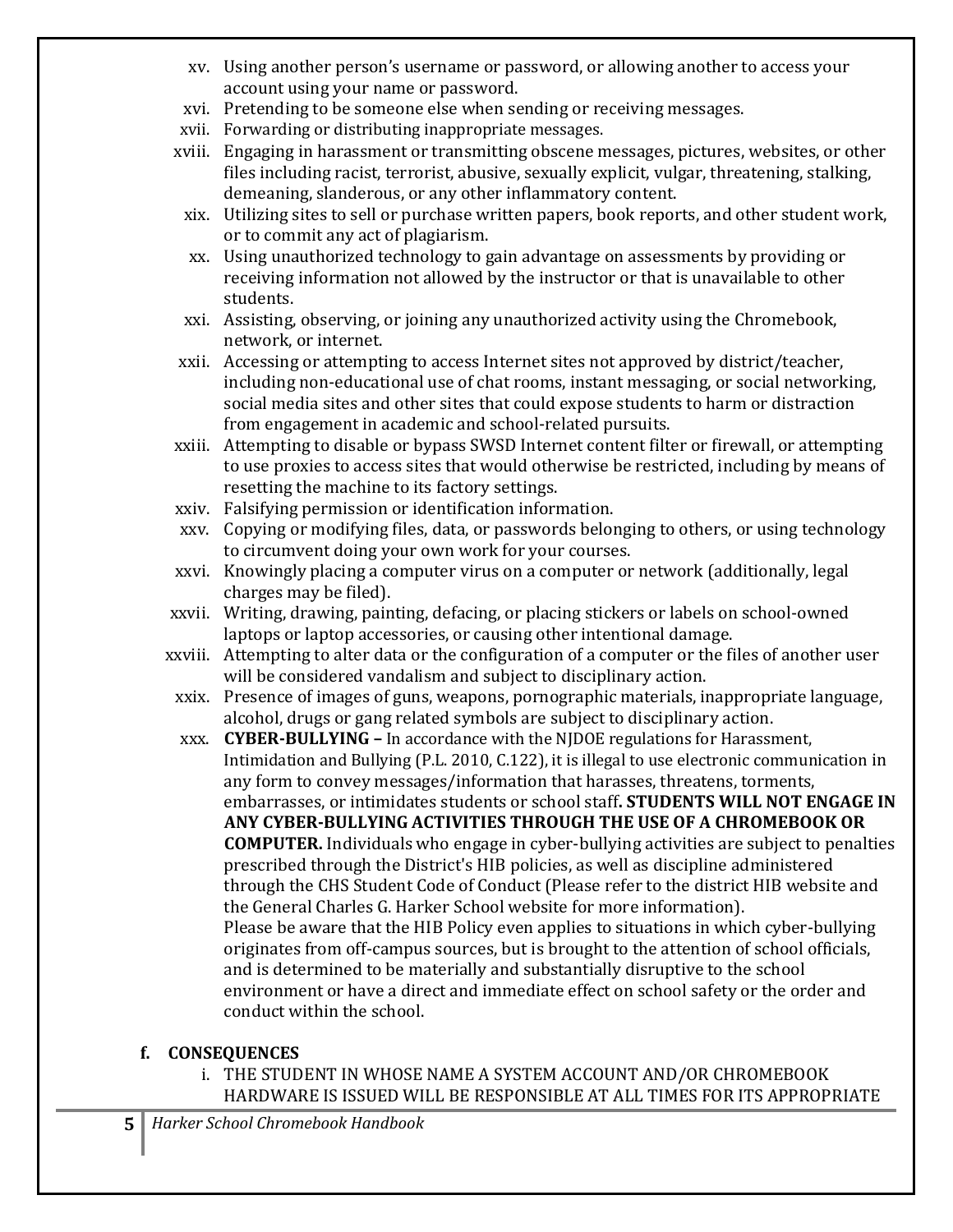USE. Students are responsible to comply with Board policies and this handbook at all times. Consequences for non-compliance with Board policies and this handbook may include disciplinary actions and/or financial responsibilities. Failure to comply may reduce or revoke student privileges in the 1:1 Chromebook program. The student may also be subject to disciplinary action as set forth in the CHS Student Code of Conduct.

- ii. The SWSD also cooperates fully with local, state, and federal law enforcement in the investigation of all computer crimes. Chromebooks are to be returned annually no later than the last day of the school year. Chromebooks will also be returned upon removal from the school through withdrawal, suspension, expulsion, or transfer.
- iii. The Chromebook remains the property of the SWSD and cannot be loaned, sold, bartered, traded, leased, rented, or given to any other person(s). Failure to return the Chromebook will result in a certified letter being sent to the parent/guardian listing replacement cost. The parent/guardian will have five (5) days to return the Chromebook or pay replacement costs. Failure to comply will result in a referral to local law enforcement. The parent/guardian may be charged with theft. The SWSD reserves the right at any time to require the return of the Chromebook.

#### 5. **TECHNICAL SUPPORT**

- a. Damaged or inoperable Chromebooks are to be reported to the student's homeroom teacher and returned to the CHS Main Office to be entered into the repair tracking system. A loaner will be provided to the student to use until the device is repaired and returned.
- b. Students are responsible to demonstrate the same degree of care and responsibility for their loaned Chromebook as they would for their originally assigned Chromebook.

#### 6. **DAMAGED/LOST/STOLEN DEVICES**

- a. Chromebooks are assigned to students in a similar fashion as assigning textbooks. It is understood that as materials are used, normal wear is expected. What is not expected is wear and tear that is above what is considered normal. As with textbooks, students may be issued a fine at the end of the school year if excessive wear is evident.
- b. It is also understood that when using electronic devices, damage may occur. Two types of damage to school property are accidental damage and malicious or negligent damage. If a device is damaged, the student will need to return the device to the CHS Main Office so that a repair order may be generated to Tech Support.
	- i. Tech Support (the District Technology Department) will determine the nature of the damage as accidental or malicious.
	- ii. If device damage is determined to be accidental, the student will be able to check out a loaner while the device is being repaired. The student will not be charged for the repair.
	- iii. If a device is damaged through malice or negligence, students may face monetary or legal consequences depending on the nature of the damage. Administration reserves the right to determine the appropriateness of assigning a loaner Chromebook.
- c. If the Chromebook is lost or stolen, school administration must be immediately notified. Efforts will be made to find and return the device, but if unable to locate the device, the student may be responsible for the replacement cost of the Chromebook. Administration reserves the right to contact the local Police Department.
- d. The parent/guardian will be responsible for compensating the district for any losses, costs, or damages which are not accidental in nature up to, and including, possibly the Chromebook's full replacement cost. Students with damaged, lost, or stolen devices who fail to notify school officials may be subject to disciplinary action.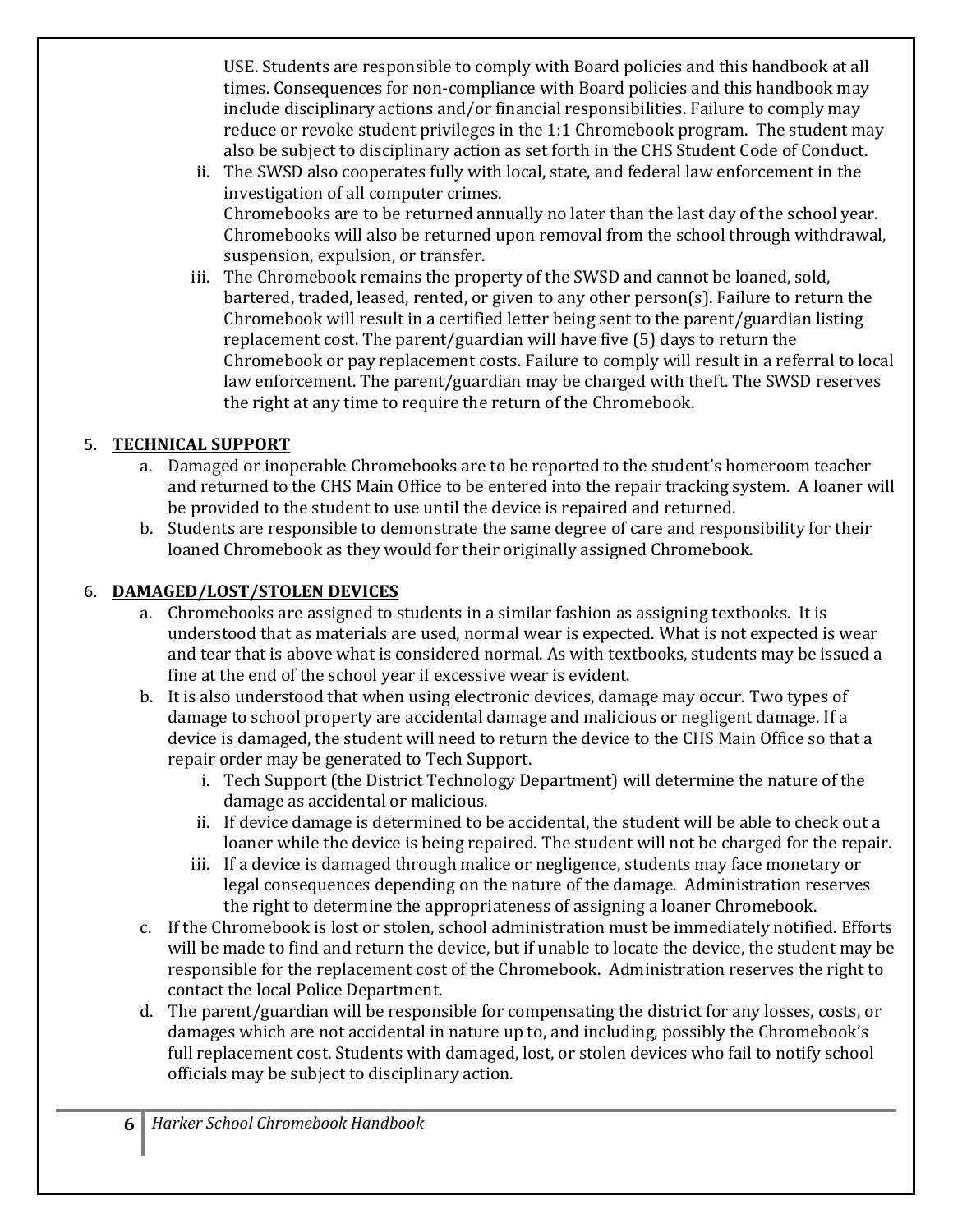#### 7. **PARENT/GUARDIAN EXPECTATIONS**

- a. Ensure that your child understands and adheres to the Chromebook and network policies set forth in this handbook.
- b. The parent/guardian will reimburse the school district for any costs incurred or fines assessed due to misuse, neglect, damage, or loss, including theft, up to the full replacement cost of the Chromebook.
- c. Review the Swedesboro-Woolwich School District's policies named herein and this Chromebook Handbook with your child.
- d. Ensure the return of the Chromebook and all accessories at the end of the school year or before the student withdraws from school.
- e. Support your child in the use of Google Apps for Education, particularly as it applies to homework, projects and other assignments.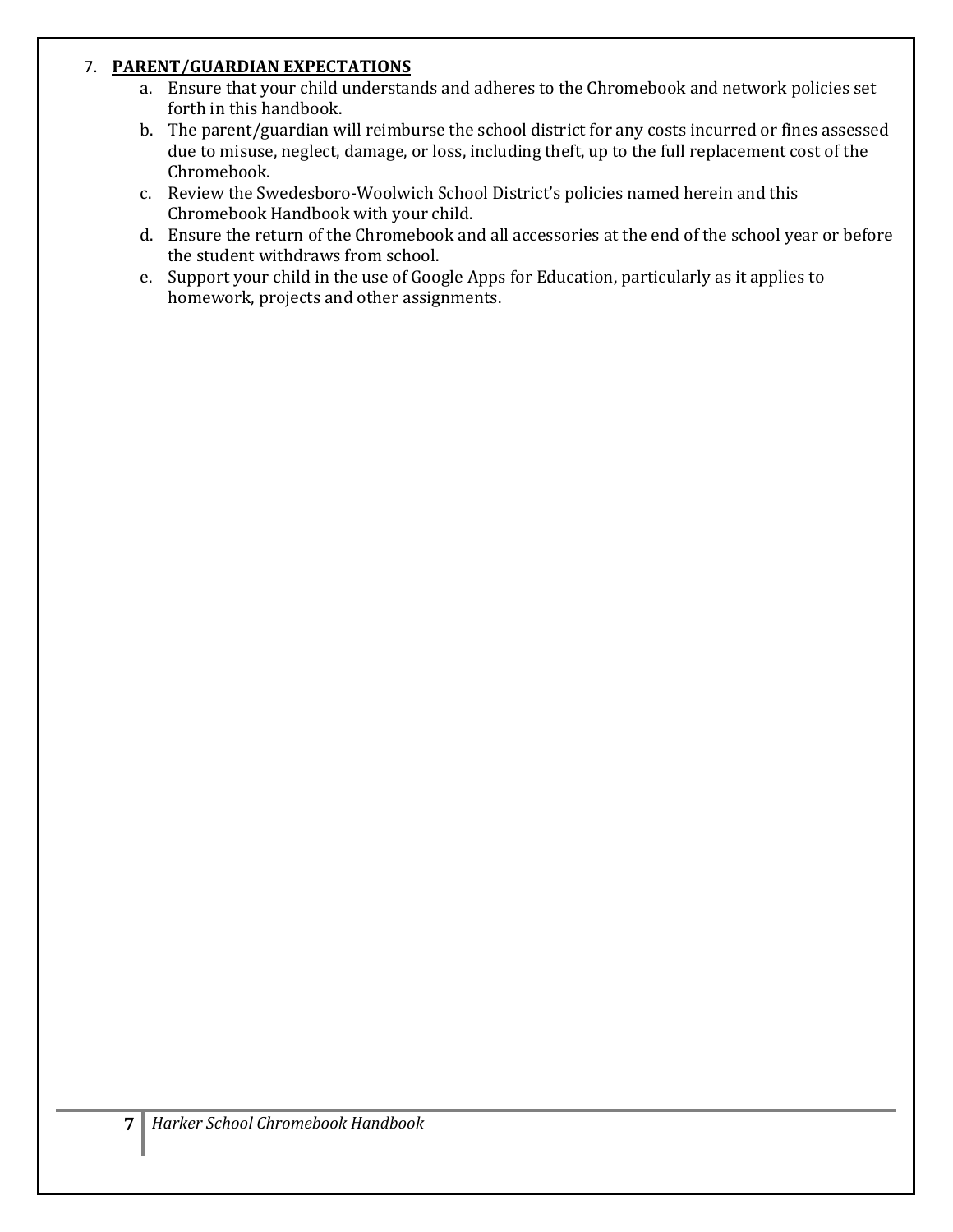

### **Gen. Charles G. Harker School**

### **Student Pledge for Chromebook Use**

- 1. I will take care of my Chromebook.
- 2. I will never leave the Chromebook unattended.
- 3. I will never loan out my Chromebook to other individuals
- 4. I will know where my Chromebook is at all times.
- 5. I will return my Chromebook to the charging care in my homeroom at the end of each day.
- 6. I will keep food and beverages away from my Chromebook since they may cause damage to the device.
- 7. I will not disassemble any part of my Chromebook or attempt any repairs.
- 8. I will protect my Chromebook by only carrying it while in the case provided.
- 9. I will use my Chromebook in ways that are appropriate and are education.
- 10. I will not place decorations (such as stickers, markers, etc.) on the Chromebook.
- 11. I will not deface the asset tag sticker on any Chromebook.
- 12. I understand that my Chromebook is subject to inspection at any time without notice and remains the property of the Swedesboro-Woolwich School District.
- 13. I will follow the policies outlined in the *Gen. Charles G. Harker School Chromebook Handbook* and the district *Internet Safety and Technology Policy 6142.10.*
- 14. I will be responsible for all damage or loss caused by neglect or abuse.
- 15. I agree to return the District Chromebook, case and power cords in good working condition.
- 16. I will be a responsible and respectful digital citizen when using my Chromebook.
- 17. I understand that my use of the Chromebook is subject to all applicable District policies and regulations, including but not limited to the Swedesboro-Woolwich School District 1:1 Chromebook Policy 3514.1, as well as any applicable provisions of the District Student Handbook and any individual building policies and procedures.
- 18. I will never bring my Chromebook into the cafeteria during lunch time or the school lavatories.

### **Student Pledge for Chromebook Use**

- 1. I/we understand that Chromebooks are intended solely for educational use and that students are not permitted to download any applications not authorized by their teachers or approved by SWSD administration.
- 2. I/we understand my/our responsibilities with respect to the care and maintenance of the Chromebook.
- 3. I/we understand that I/we are responsible for the terms and conditions of the repair and/or total replacement cost for the Chromebook that was purchased by the Swedesboro-Woolwich School District.
- 4. I/we understand that students will return their Chromebooks at the end of the school year in the good working condition as determined by the SWSD Department of Technology.
- 5. I/we understand that I must report any problems or damage to the Chromebook to my homeroom teacher.
- 6. I/we understand that the SWSD reserves the right to conduct unannounced inspections of student Chromebooks.
- 7. I/we understand that the use of Chromebooks will be governed by all terms and conditions of the Swedesboro-Woolwich School District policies and regulations
- 8. Students who withdraw, are expelled, or terminate enrollment with Gen. Charles G. Harker School for any other reason must return their individual school Chromebook computer on the date of termination. Failure to hand in the Chromebook under any of these circumstances will result in the withholding of student transcripts.